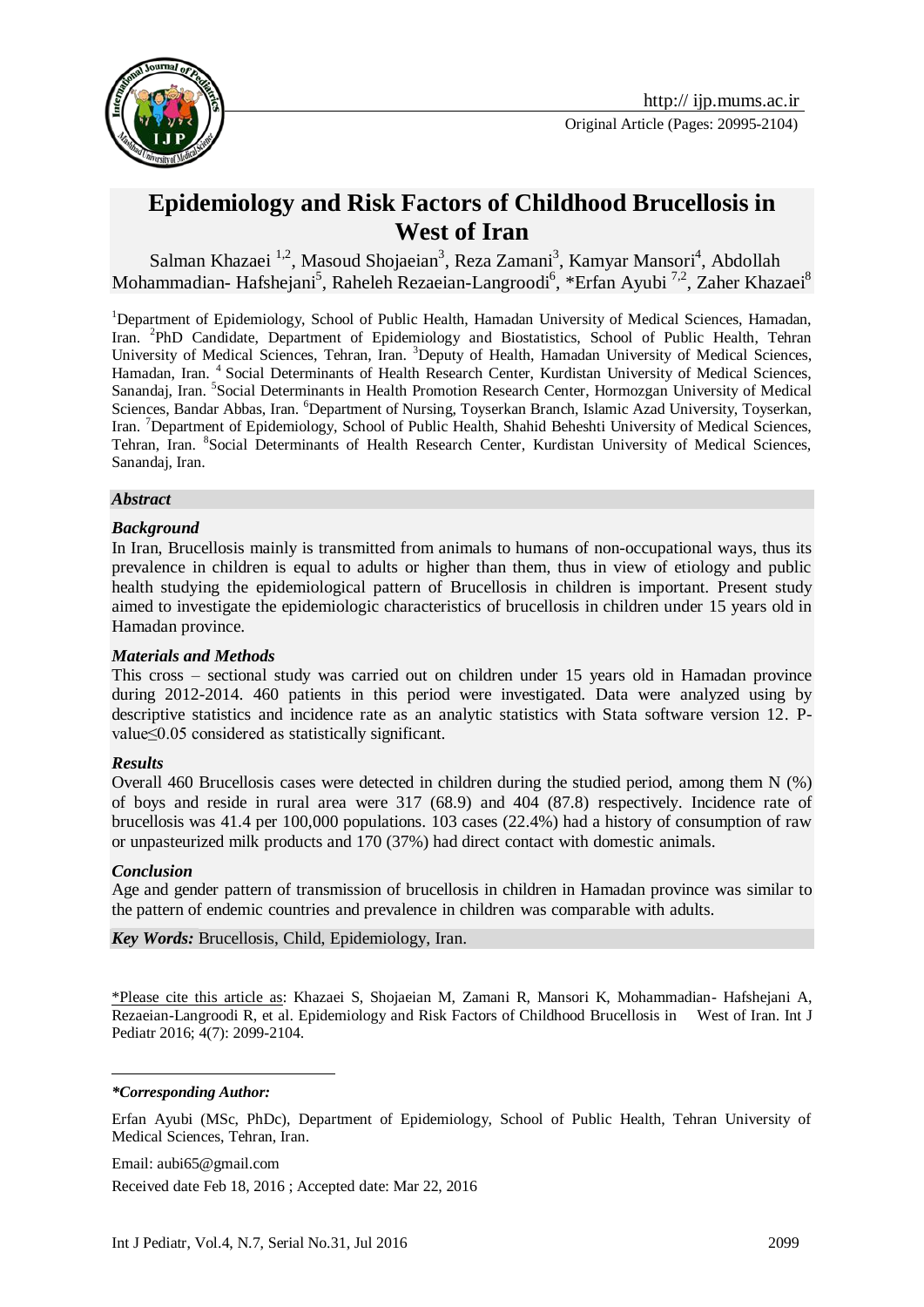# **1- INTRODUCTION**

Brucellosis is a common contagious disease that transmitted from domestic animals [\(1\)](#page-4-0). Ingestion of raw milk, cheese or meat, or direct contact with infected animals, products of conception or animal discharges and inhalation of infectious aerosols are common ways for transmission of disease [\(2\)](#page-4-1). Human brucellosis can be an acute or a chronic type and can has a variety of manifestations after an incubation period. Detection of Brucellosis due to difficulty to differentiate from other infections such as typhoid fever, tuberculosis or acute rheumatic fever may be difficult [\(3\)](#page-4-2). The common symptoms of disease are fever, chills, headache, muscle and joint pains, malaise, nausea, night sweats and loss of appetite [\(4\)](#page-4-3).

Brucellosis is widespread in the world, and it is prevalent in countries of the east Mediterranean countries, South America, and possibly Sub-Saharan Africa [\(1\)](#page-4-0). According World Health Organization (WHO) report, there is estimated that 500,000 cases accured worldwide annually, while this value is one-fifth of all cases [\(5\)](#page-5-0). Although this disease is considered as an occupational disease in adults, but there are also some reports for incidence of brucellosis in children [\(6,](#page-5-1) [7\)](#page-5-2). Evidence showed that in endemic regions of brucellosis, childhood brucellosis includes up to one-third of all cases of human brucellosis [\(8\)](#page-5-3). Fever with unknown origin (FUO) among children mostly caused by brucellosis, especially in endemic countries [\(9\)](#page-5-4).

Treatment course of Brucellosis in children is longer and it argued that rate treatment failure is high among children [\(10\)](#page-5-5). Children older than 8 years should be treated with doxycycline for 45 days or 8 weeks plus gentamicin for 5 or 7 days respectively or doxycycline for 45 days and streptomycin for 14 days. Also doxycycline plus rifampin or

cotrimoxazole plus rifampin for 45 days may be alternative regimens. Cotrimoxazole plus rifampin for six weeks is the regimen of choice for the treatment of patients younger than 8 years old [\(8\)](#page-5-3).

Some factors including increasing rate of Brucellosis in recent years, high rate of treatment failure, high rate of complication in children calls to study epidemiological pattern of Brucellosis in children. Thus, the aim of this study was to investigate the epidemiologic characteristics of brucellosis in children under 15 years of age in Hamadan province, Iran and to elucidate risk factors associated with incidence of brucellosis in children.

### **2- MATERIALS AND METHODS**

### **2.1 study design and population**

This cross – sectional study (descriptive - analytic) were carried out on children less than 15 years in Hamadan province, West of Iran during 2012-14. The province of Hamadan located in west of Iran and covers an area of 19,546 km² and according to the National Census held in 2011 the population of the Province was 1,758,268 people. In the studied period 460 cases were detected (2012=127, 2013=163, 2014=170).

# **2-2. Measuring tools**

Based on the national surveillance of brucellosis, the inclusion criteria were as follows, suspected clinical symptoms, Wright test titer of >1/80, positive Coombs–Wright's test or titer of 2 mercaptoethanol (ME) test  $> 1/40$ , and having records at one of the health centers during 2012 and 2014 [\(11\)](#page-5-6).

Data collection was done using a standard questionnaire in current use by the health surveillance system. The checklist of variables includes information on age, gender, place of residence, history of contact with animals and consumption of dairy product were used.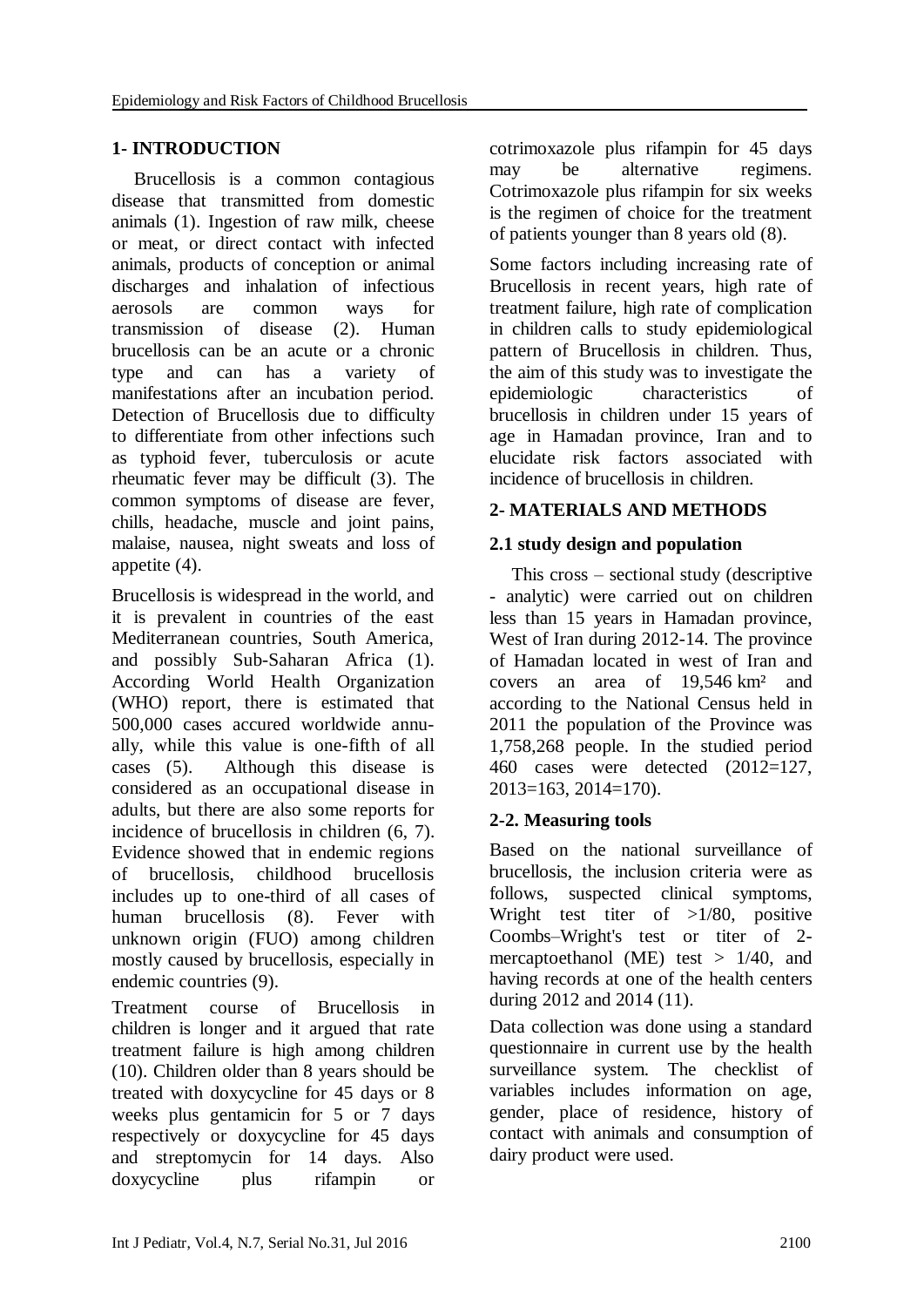#### **2-3. Data analyses**

Data were analyzed using descriptive statistics such as frequency distribution tables and percentage and incidence rate as an analytic statistics with Stata version 12 software. P < 0.05 was considered significant level.

### **3- RESULTS**

Overall 460 patients with brucellosis, 68.9% and 87.8% were boy lived in rural areas respectively; mean age of the patients was  $9.9 \pm 1.3$  years. According to (**Table.1**), the incidence rate was increasing (34.3 per 100,000 in 2012, 44.1 per 100,000 in 2013 and 45.5 per 100,000 in 2014).

As showed in (**Table. 2**) the boy/girl ratio in this study was 2.21. This proportion increase with age and in the age group 11- 15 years was twice as age group 0-5 years. 103 cases (22.4%) had a history of consumption of raw or unpasteurized milk products; also 11.1% and 10.2% of them had a history of consumption unpasteurized cheese and butter respectively (**Table.3**).

In 44.8% of cases animal were kept in their residence, 37% had direct contact with domestic animals. 13.5% of patients not have any contacts with animals. Other results in detail presented in (**Figure. 1**)

| <b>Table-1</b> : Distribution of patient according to residence place $\&$ gender in the years under study |  |  |
|------------------------------------------------------------------------------------------------------------|--|--|
|                                                                                                            |  |  |

| Year    | Number of<br>Positive | Residence Place |       | Gender |      | $IR^*$                   |  |
|---------|-----------------------|-----------------|-------|--------|------|--------------------------|--|
|         | Case                  | Urban           | Rural | Boy    | Girl |                          |  |
| 2012    | 127                   | 12              | 115   | 85     | 42   | 34.3                     |  |
| 2013    | 163                   | 21              | 142   | 110    | 53   | 44.1                     |  |
| 2014    | 170                   | 23              | 147   | 122    | 48   | 45.5                     |  |
| Total   | 460                   | 56              | 404   | 317    | 143  | 41.4                     |  |
| Percent |                       | 12.2            | 87.8  | 68.9   | 31.1 | $\overline{\phantom{a}}$ |  |

\*IR: Incidence Rate (Per 100,000).

**Table-2:** Relationship between age group and gender in patients with brucellosis

| Age group    | <b>Boy</b> | Girl | Total | B/G Ratio* |
|--------------|------------|------|-------|------------|
| $0-5$ year   | 48         | 31   | 79    | 1.55       |
| $6-10$ year  | 76         | 50   | 126   | 1.52       |
| $11-15$ year | 193        | 62   | 255   | 3.11       |
| Total        | 317        | 143  | 460   | 2.21       |

|  | Table-3: The cases infected with Brucellosis in terms of consuming unpasteurized dairy products. |  |
|--|--------------------------------------------------------------------------------------------------|--|
|--|--------------------------------------------------------------------------------------------------|--|

| Variables | <b>Not</b><br>use | milk | Unpasteurized Unpasteurized Unpasteurized<br>cheese | cream | Un<br>Pasteurized<br>butter | Colostrum | Top<br>milk | Ice<br>cream |
|-----------|-------------------|------|-----------------------------------------------------|-------|-----------------------------|-----------|-------------|--------------|
| Number    | 167               | 103  |                                                     | 33    | 47                          |           | 24          | 16           |
| Percent   | 36.3              | 22.4 |                                                     | 7.2   | 10.2                        | 2.6       | 5.2         | 3.5          |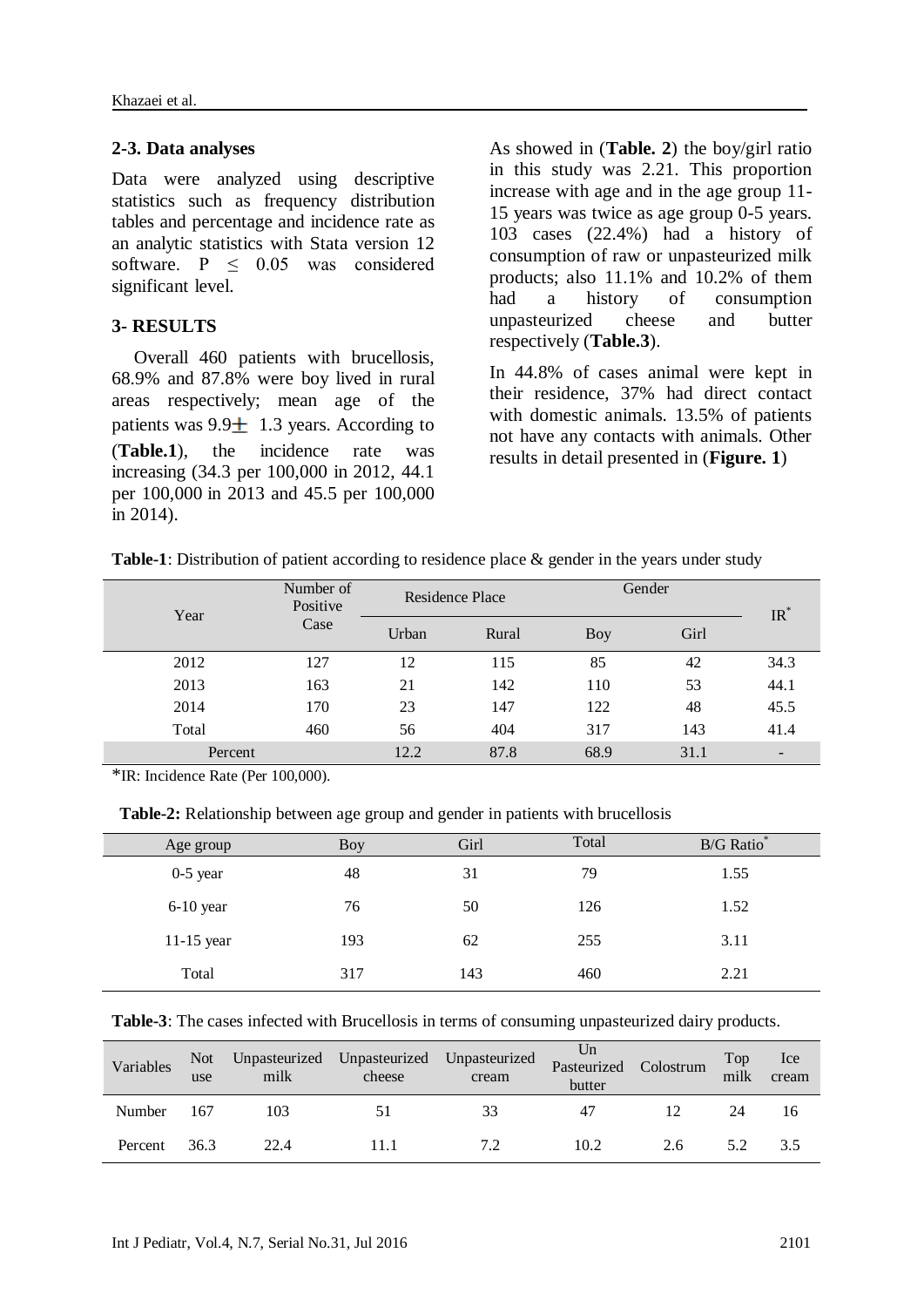

**Fig.1:** The cases infected with Brucellosis in terms of contact with animals

### **4- DISCUSSION**

Although brucellosis has been eradicated in many developed countries, but still is a public health problem in both humans and animals in some countries around the world including East Mediterranean region [\(8\)](#page-5-3). This study aimed to investigate the epidemiological pattern of brucellosis in children < 15 years of Hamadan province. In this study, 460 children were registered as brucellosis patients in four-year period. Disease was more common among boys and rural dwellers. A small percentage of patients did not have a history of dairy consumption or animal contact.

Similar to others studies  $(9, 12, 13)$  $(9, 12, 13)$  $(9, 12, 13)$  $(9, 12, 13)$  $(9, 12, 13)$ brucellosis was more common among boys. It seems due to their adventurous spirits boys more than girls may have contact with animals and also consume insecure foods. At current study, the incidence rate of brucellosis in children was 41.4 per 100,000 populations, while

the incidence of brucellosis in the country was 15.9 cases per 100,000 populations in 2010 [\(14\)](#page-5-9). Then incidence of disease in children in Hamadan province is more than double of the national average. According to the report of the Ministry of Health and Medical Education in 2009, Hamadan province was very high incidence regions of brucellosis in Iran [\(14\)](#page-5-9). Climate condition lead to development of animal husbandry in Hamadan province so the contact of children with infected animal will be increased.

In contrast of a study was conducted in Tehran [\(6\)](#page-5-1) in this study only 17% of patients were had 0-5 years of age, this contradiction may be due to a higher percentage of rural population in Hamadan province in compared with Tehran, therefore in rural areas contact with animals is inevitable. In fact in the societies with the high proportion of urban dwellers majority of children were infected by dairy products; so, younger kids tend to become ill more in compared with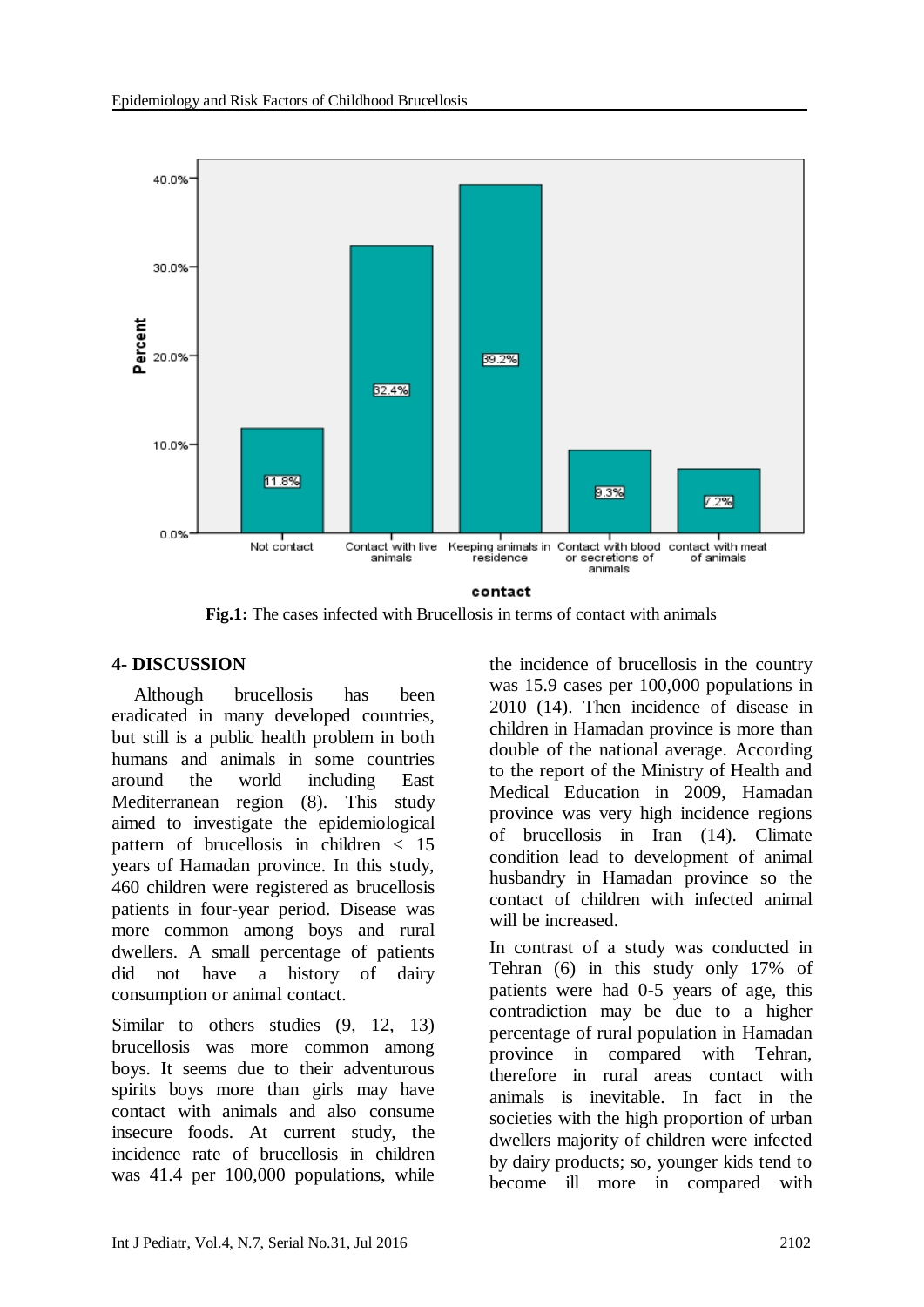communities with a dominant population of rural. Results of studies from Turkey [\(9\)](#page-5-4) and Greece [\(15\)](#page-5-10) were consistence with our study that people aged 11-15 years most infected with Brucellosis. As shown in our study, Human brucellosis majority affected people living in rural regions. People living in villages are more in contact with animals and, therefore, are more exposed to infected material. This result is consistence with other studies was conducted in the endemic area of brucellosis [\(16,](#page-5-11) [17\)](#page-5-12). In the terms of consuming unpasteurized dairy products, unpasteurized milk was the common source of infection in children. Consistence with our results in other studies, as well as in Greece [\(15\)](#page-5-10), Turkey [\(18\)](#page-5-13), and Macedonia [\(14\)](#page-5-9), the most common way of transmission was unpasteurized milk. Although 37% of patients had a close contact with animal, but other report have also suggested that consumption of raw milk or dairy products is the main source of infection in children [\(12\)](#page-5-7). According to the disease surveillance report, the major routes of transmission of brucellosis in Iran include: animal abortion materials, fresh white cheese and raw milk [\(19\)](#page-5-14). Whereas control of the disease in domestic animals and pasteurization of milk have led to the scarcity of childhood cases in UK and US [\(3\)](#page-4-2).

The main limitation of this study was that, the need to refer to the memory regarding infected dairy consumption or contact with animals by patients the results of the study can be susceptible to recall bias. Also due to the young age of patients under study, usually parents responded to questions and reporting of risk factor was susceptible to under reporting. However, few studies on the epidemiology of brucellosis in children were conducted in the country. It is recommended that in future studies, clinical and laboratory aspects of brucellosis in children be examined.

### **4-1. Limitations of the study**

Present study has some limitation that should be considered; the incidence rates estimated can be along with underreporting because there is not missing at random (NMAR) in surveillance data. In addition this data has been collected for a purpose other than research project. Using by advanced methods such as capture-recapture method can collect information from different sources to a valid estimation of incidence rate.

### **5. CONCLUSION**

The results showed an increasing trend in recent years. Boys, rural dwellers and children in aged 11-15 years more involved with Brucellosis. Animal keeping in residence location was most of causes of exposure to Brucella bacteria.

# **6- CONFLICT OF INTEREST:** None.

# **7- REFERENCES**

<span id="page-4-0"></span>1. Pappas G, Papadimitriou P, Akritidis N, Christou L, Tsianos EV. The new global map of human brucellosis. The Lancet infectious diseases 2006;6(2):91-9.

<span id="page-4-1"></span>2. Minas M, Minas A, Gourgulianis K, Stournara A. Epidemiological and clinical aspects of human brucellosis in Central Greece. Japanese journal of infectious diseases 2007;60(6):362.

<span id="page-4-2"></span>3. Sari I, Altuntas F, Hacioglu S, Kocyigit I, Sevinc A, Sacar S, et al. A multicenter retrospective study defining the clinical and hematological manifestations of brucellosis and pancytopenia in a large series: Hematological malignancies, the unusual cause of pancytopenia in patients with brucellosis. American journal of hematology 2008;83(4):334-9.

<span id="page-4-3"></span>4. Buzgan T, Karahocagil MK, Irmak H, Baran AI, Karsen H, Evirgen O, et al. Clinical manifestations and complications in 1028 cases of brucellosis: a retrospective evaluation and review of the literature. International Journal of Infectious Diseases 2010;14(6):e469-e78.